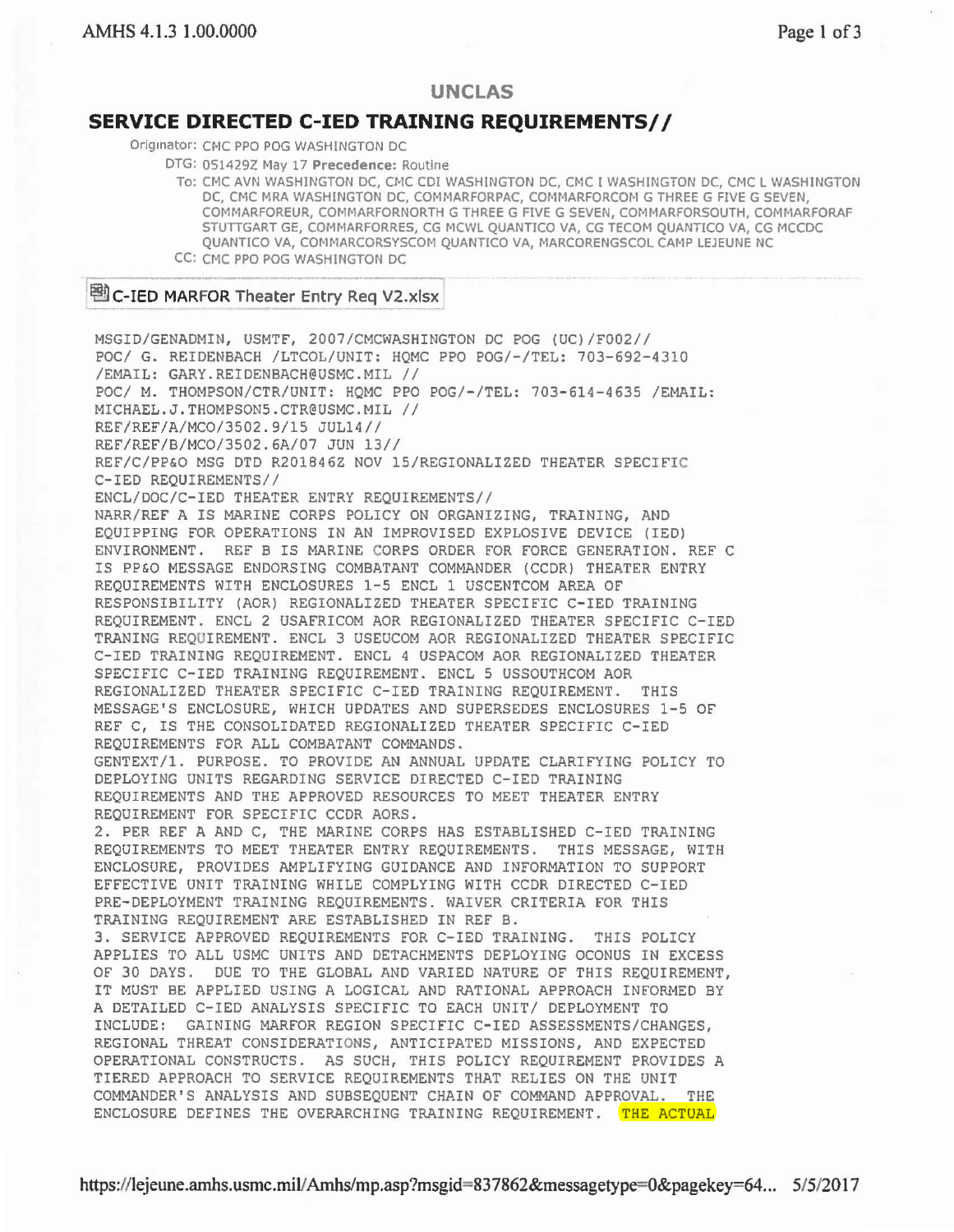LEVEL OF TRAINING FOR A UNIT WILL BE DETERMINED BY THE UNIT COMMANDER'S ASSESSMENT AND RISK ANALYSIS BASED ON THE GUIDELINES AND CRITERIA PROVIDED IN PARA 3.B BELOW. 3.A. THE MINIMUM SERVICE C-IED TRAINING REQUIREMENT FOR ANY UNIT DEPLOYING INTO ANY THEATER IS A THEATER SPECIFIC IED THREAT AND AWARENESS BRIEF. THIS BRIEF IS PROVIDED BY THE LOCAL MARINE CORPS ENGINEER SCHOOL (MCES) MOBILE TRAINING CADRE (MTC) AND CAN BE GIVEN TO ALL HANDS. IN LIEU OF MCES MTC AVAILABILITY, UNIT G/S-2 CAN PRESENT THE MCES THEATER IED THREAT BRIEF. 3.B. IN ADDITION TO THE MINIMUM SERVICE TRAINING IN PARA 3.A, ADDITIONAL C-IED TRAINING REQUIREMENTS FOR DEPLOYING UNITS WILL BE BASED ON THE UNIT COMMANDER'S ASSESSMENT. COMMANDERS WILL RELY ON REGIONAL AOR SUBJECT MATTER EXPERTS AND THE ANALYSIS CRITERIA LISTED IN PARA 3.B.1 TO DETERMINE WHICH OF THE C-IED TRAINING COURSES (CTC) FROM THE ENCLOSURE ARE NEEDED AND THE TRAINING AUDIENCE NECESSARY TO MEET THOSE READINESS REQUIREMENTS. C-IED TRAINING REQUIREMENTS WILL BE TAILORED TO EACH SPECIFIC UNIT BASED ON THE FOLLOWING ANALYSIS CRITERIA. 3.B.l. COMMANDER'S ANALYSIS CRITERIA: UNIT TYPE; CORE AND ASSIGNED METS; IED THREAT BASED ON KNOWN OR EXPECTED DEPLOYMENT/EMPLOYMENT LOCATIONS; ANTICIPATED CONCEPT OF OPERATIONS (CONOPS); LIKELIHOOD OF THREAT CONTACT; AND UNIT EQUIPMENT AVAILABLE FOR USE, OR PLANNED FOR USE ONCE DEPLOYED. THE COMMANDER'S ASSESSMENT WILL BE GUIDED BY THE FOLLOWING TIERS: 3.B.1.A. TIER 1: A LOW LEVEL OF RISK FOR INDIVIDUALS/UNITS BASED ON UNIT TYPE, MISSION AND ASSIGNED TASKS, AND COMMANDER'S ANALYSIS. THESE UNITS WILL RECEIVE AT A MINIMUM CTC 1, TAILORED TO THE THEATER TO WHICH THEY WILL DEPLOY. 3.B.1.B. TIER 2: A MODERATE LEVEL OF RISK FOR INDIVIDUALS/UNITS BASED ON UNIT TYPE, MISSION AND ASSIGNED TASKS, AND COMMANDER'S ANALYSIS. THESE UNITS WILL RECEIVE AT A MINIMUM CTC 1, CTC 2, CTC 3, AND CTC 5 TAILORED TO THE THEATER TO WHICH THEY WILL DEPLOY . 3.B.1.C. TIER 3: A HIGH LEVEL OF RISK FOR INDIVIDUALS/UNITS BASED ON UNIT TYPE, MISSION AND ASSIGNED TASKS, AND COMMANDER'S ANALYSIS THESE UNITS WILL RECEIVE CTC 1, CTC 2, CTC 3, CTC 4, CTC 5,AND CTC 6. 3.B.1.D. UNIT COMMANDERS THAT ASSESS A NEED TO CONDUCT NETWORK ENGAGEMENT (NE) AS PART OF THEIR OPERATIONS WILL RECEIVE CTC 7 AND CTC 8, IN ACCORDANCE WITH THE GUIDANCE CONTAINED IN THE ENCLOSURE. 3.B.2. COMMANDER APPROVED MISSION ANALYSIS, TIER SELECTION, AND SPECIFIC INFORMATION ON INDIVIDUAL REQUIREMENTS FOR CTC REQUIRED TRAINING WILL BE PRESENTED TO THE FIRST GENERAL OFFICER IN THE CHAIN OF COMMAND DURING PHASE II OF A UNIT'S FORCE GENERATION PROCESS AS PART OF THEIR PRE-DEPLOYMENT TRAINING PLAN NLT D-180. 4. SERVICE APPROVED RESOURCES FOR CTC TRAINING. 4.A. CTC'S 1-6 FOCUS ON THE DEFEAT THE DEVICE (OTO) LINE OF OPERATION AND WILL BE PROVIDED BY MCES MTC THROUGH PRIMARY USE OF THE HOME STATION CIED TRAINING LANES . ALL CIED TRAINING LANES SCHEDULING AND COORDINATION WILL BE DONE IN ACCORDANCE WITH LOCAL SCHEDULING PROTOCOL AND WITH LOCAL POCS LISTED IN PARA 5. 4. 8. CTC'S 7-8 FOCUS ON THE NETWORK ENGAGEMENT (NE) LINE OF OPERATION AND WILL BE PROVIDED BY MCTOG . MCTOG WILL COORDINATE DIRECTLY WITH THE REQUESTING UNIT TO DETERMINE CLASSROOM, FACILITY, COMPUTER, NETWORK, AND AUDIO/VISUAL SUPPORT NEEDED TO EXECUTE TRAINING. ALL SCHEDULING AND COORDINATION WILL BE DONE DIRECTLY WITH THE MCTOG NETWORK ENGAGEMENT POC LISTED IN PARA 5 . 5. POINTS OF CONTACT LISTINGS. 5.A. MCES REGIONAL POCS. 5 . A.1. CAMP PENDLETON C-IED MOBILE TRAINING CADRE-WEST POC: MR LEO

RIVERA (760) 859-6888 OR LEONARD . RIVERA@PAE.COM